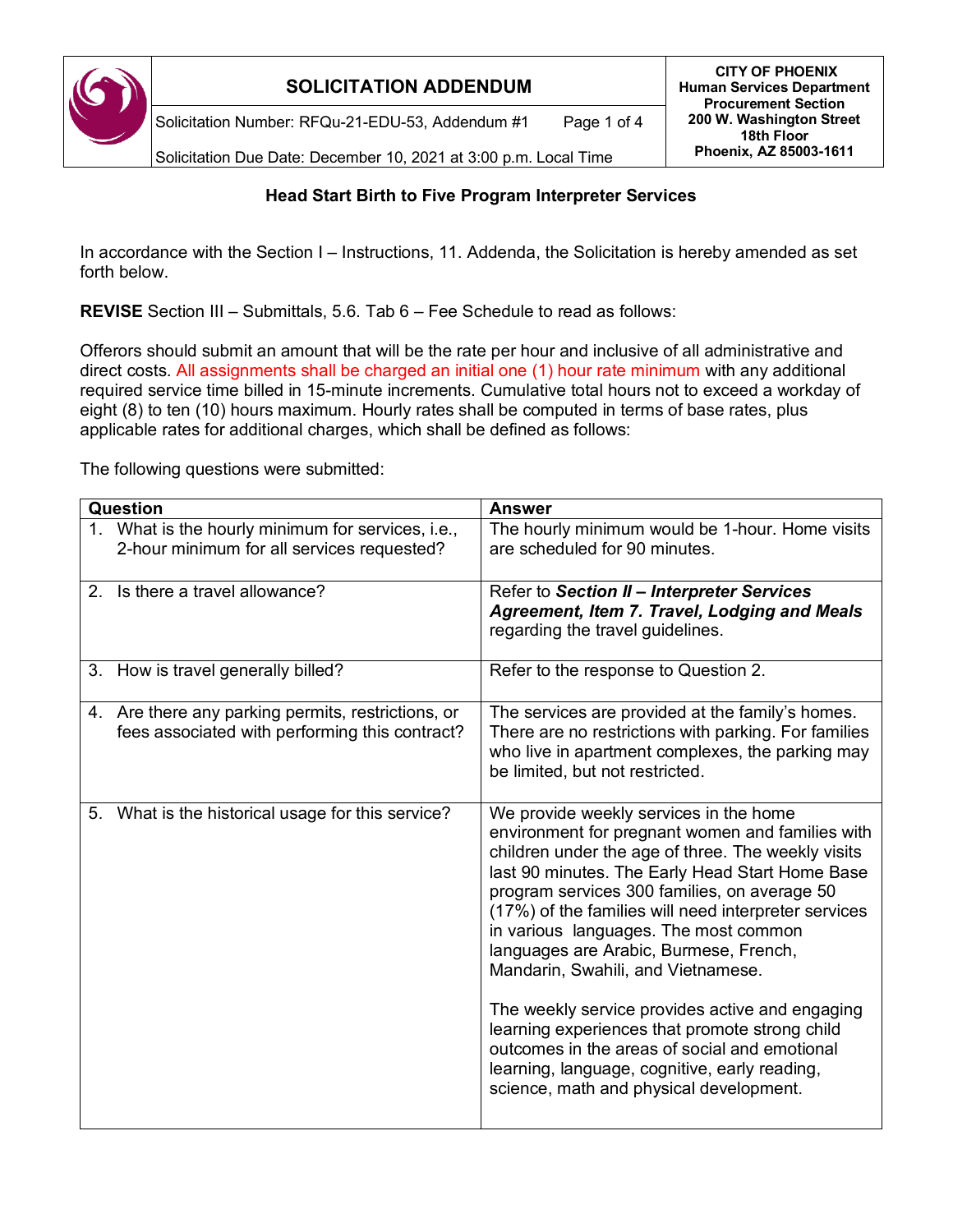

Solicitation Number: RFQu-21-EDU-53, Addendum #1 Page 2 of 4

Solicitation Due Date: December 10, 2021 at 3:00 p.m. Local Time

| 6. What are the historical rates paid for this<br>service?                                                                                                                                                               | The current rates are \$50.00 per hour with a<br>1-hour minimum. Each additional 15-minute<br>increment is \$12.50.                                                                                                                                               |
|--------------------------------------------------------------------------------------------------------------------------------------------------------------------------------------------------------------------------|-------------------------------------------------------------------------------------------------------------------------------------------------------------------------------------------------------------------------------------------------------------------|
| 7. Who is the incumbent vendor?                                                                                                                                                                                          | The current vendor is Midwest Language Banc,<br>Inc. dba The Language Banc, Inc.                                                                                                                                                                                  |
| 8. Have there been any issues in the past with<br>consistency, quality, or availability of these<br>services?                                                                                                            | We have not experienced any issues with quality.<br>Issues were due to consistency and availability.<br>When possible, families prefer to have the same<br>interpreter assigned to them throughout the year.<br>Families need to develop trust and be comfortable |
|                                                                                                                                                                                                                          | with the interpreter. Providing consistency also<br>saves time as staff will not have to reexplain the<br>program to an interpreter unfamiliar with our<br>program and services.                                                                                  |
| 9. What is the estimated contract value?                                                                                                                                                                                 | The contract value has not been finalized.                                                                                                                                                                                                                        |
| 10. What is the budgeted amount if these<br>services?                                                                                                                                                                    | Refer to the response to Question 9.                                                                                                                                                                                                                              |
| 11. Will the contractor be assigned a specific<br>number of cases per month/week or will the<br>contactor accept cases as capacity allows?                                                                               | We prefer to have the interpreters accept long<br>term assignments, if possible, as capacity allows.                                                                                                                                                              |
| 12. Page 37, 4. Contractor's Responsibilities<br>states the following: Provide adequate numbers<br>of appropriately qualified and authorized<br>personnel as necessary to successfully fulfill<br>contract requirements. | No, the City is not requesting a specific number of<br>interpreters in each language.                                                                                                                                                                             |
| Is the city requesting a specific number of<br>interpreters in each language?                                                                                                                                            |                                                                                                                                                                                                                                                                   |
| 13. Is the city requesting a breakdown of<br>male/female interpreters in each language?                                                                                                                                  | There is no specific breakdown request. However,<br>there are certain cultures where the families prefer<br>to only interact with females.                                                                                                                        |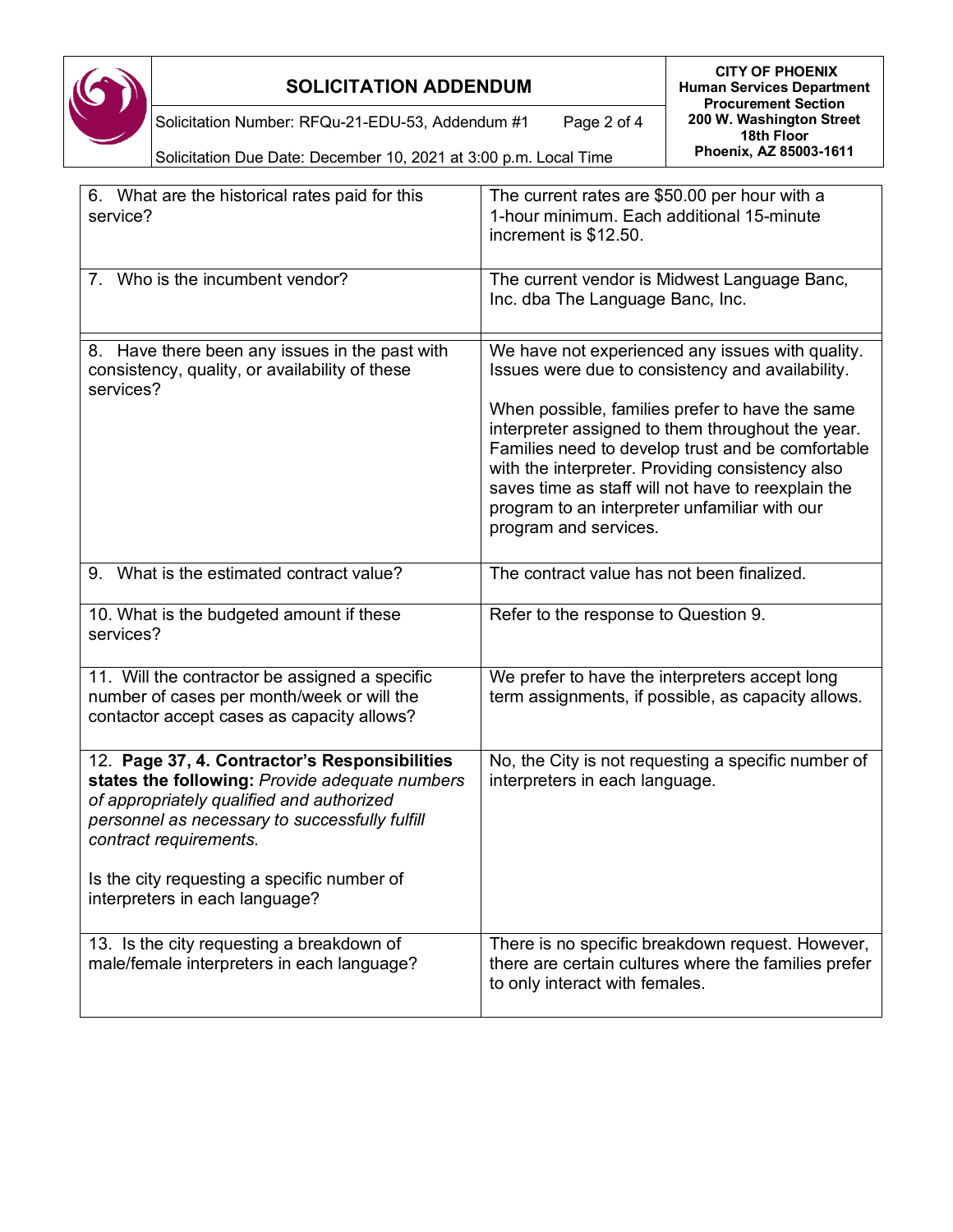

**CITY OF PHOENIX Human Services Department Procurement Section 200 W. Washington Street 18th Floor Phoenix, AZ 85003-1611**

Solicitation Number: RFQu-21-EDU-53, Addendum #1 Page 3 of 4

| Solicitation Due Date: December 10, 2021 at 3:00 p.m. Local Time |
|------------------------------------------------------------------|
|------------------------------------------------------------------|

| 14. Page 38, 4. Contractor's Responsibilities,<br>Section e, bullet point 7 states the following:<br>Translate correspondence and related program<br>documents.                                                                                                                                                                                                                                                                                                                 | Written translation services will not be needed.<br>The City has a separate vendor that provides<br>written translation services.<br>The interpreter may need to verbally translate a                                                                                                                                                                                                                |
|---------------------------------------------------------------------------------------------------------------------------------------------------------------------------------------------------------------------------------------------------------------------------------------------------------------------------------------------------------------------------------------------------------------------------------------------------------------------------------|------------------------------------------------------------------------------------------------------------------------------------------------------------------------------------------------------------------------------------------------------------------------------------------------------------------------------------------------------------------------------------------------------|
| My firm will provide interpreters only and not<br>translators. Is the City expecting to have the<br>interpreters translate documents and<br>correspondence during the Head Start home<br>visits?                                                                                                                                                                                                                                                                                | document our program does not have in the<br>family's language.                                                                                                                                                                                                                                                                                                                                      |
| 15. Page 38, 4. Contractor's Responsibilities,<br>Section f. states the following: Due to customs<br>and beliefs of some of the families enrolled in the<br>Head Start program, some families prefer that the<br>same interpreter accompanies the caseworker to<br>each visit. Also, some families may request a<br>female interpreter.                                                                                                                                         | The City understands that vendors provide<br>services to other customers. We prefer that the<br>same interpreter is provided for consistency when<br>possible. Families need to develop trust and be<br>comfortable with the interpreter. Providing<br>consistency also saves time as staff will not have<br>to reexplain the program to an interpreter<br>unfamiliar with our program and services. |
| Interpreters work with other agencies or may have<br>other jobs. Will the City be flexible if our firm<br>switches interpreters due to the interpreter's<br>conflict with his/her schedules?                                                                                                                                                                                                                                                                                    |                                                                                                                                                                                                                                                                                                                                                                                                      |
| 16. How many hours of sign language interpreting<br>services do you request through an agency on a<br>monthly or yearly basis?                                                                                                                                                                                                                                                                                                                                                  | In the past 3 years, sign language service has not<br>been needed, but we would like to have the<br>service available should the need arise.                                                                                                                                                                                                                                                         |
| 17. Are you open to having a company<br>specialized in sign language interpreting services<br>submit a quote for sign language interpreting<br>services only?                                                                                                                                                                                                                                                                                                                   | Yes, the City is open to only receiving a quote for<br>sign language interpreting services.                                                                                                                                                                                                                                                                                                          |
| 18. Will you be selecting one company to provide<br>such services, or will this be a multi-award?                                                                                                                                                                                                                                                                                                                                                                               | The City would like to create a Qualified Vendor<br>List. The hope is to make multiple awards.                                                                                                                                                                                                                                                                                                       |
| 19. In Section III for Submittals, the Fee schedule<br>requested on 5.6: I do not see an attachment<br>included to fill out prices for this, we can create<br>our own if necessary, but I was assuming this was<br>perhaps because we would be entering them<br>online somewhere? I was able to login to the phx<br>vendor portal, but I do not see anything available<br>there to fill out. I tried searching the different<br>product categories listed but nothing comes up. | Offerors need to create their own Fee Schedule<br>form based on the requirements under Section III<br>- Submittals, Item 5.6. Tab 6 - Fee Schedule.<br>The City of Phoenix vendor portal does not have a<br>standardized Fee Schedule form for vendors to<br>complete.                                                                                                                               |